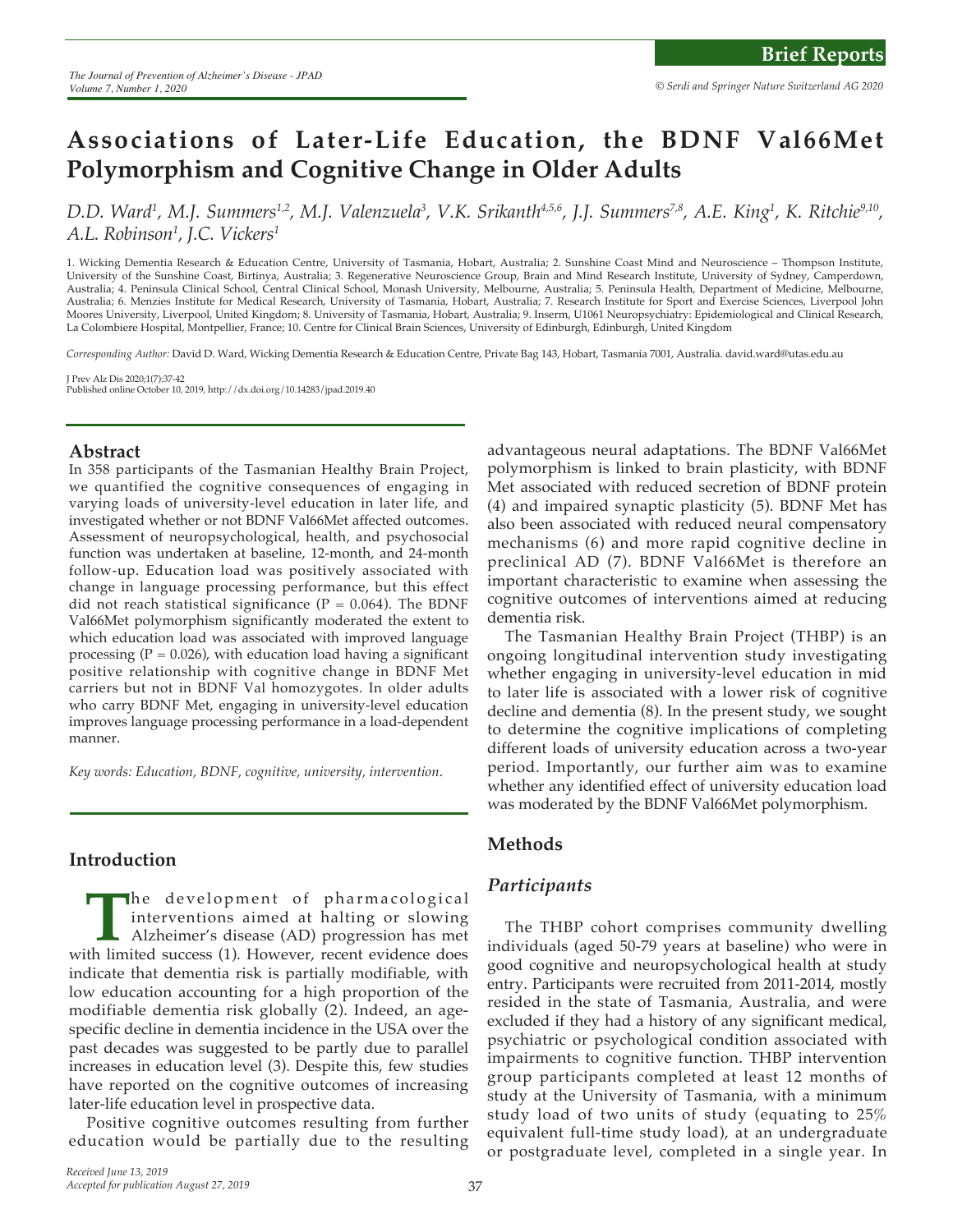addition, the THBP also recruited participants who met the inclusion criteria but who, after study entry, did not engage in the intervention of undertaking universitylevel education. For the purposes of quantifying the cognitive and health implications of participating in the intervention, this additional comparison group of participants was denoted as a control group. Due to the fundamental issue of personal choice in the selection of university education, the study was not compatible with a randomized controlled trial design, and participants self selected into intervention/control groups. Comprehensive assessment of neuropsychological, health and psychosocial function was undertaken at baseline, 12-, and 24-month follow-up ( $\pm$  one month). Greater detail relating to participant selection and study protocol for the THBP is published elsewhere (8).

Data from 493 participants were available for this study. Of these, 73 did not have genetic data available, 15 were excluded due to not being native English speakers, 8 were excluded due to severe symptoms of anxiety or depression at one or more testing phases, and 39 were excluded due to having missing data or who had withdrawn from the study prior to completing any follow-up testing. Participants excluded from the analysis had significantly lower premorbid IQ and higher HADS depression scores, in addition to being comprised of a greater proportion of females, than the final analyzed sample. The most common reasons for participant withdrawal were relocating interstate or overseas, and personal or family illness.

#### *Procedure*

Participants provided written consent prior to undertaking each assessment. This research was conducted in full compliance of NHMRC (Australia) Human Research Guidelines, was overseen by the Human Research Ethics Committee (Tasmania) Network, and complied with the APA ethics standards and the ethical rules for human experimentation as stated in the Declaration of Helsinki.

# *Neuropsychological assessment battery*

The full test battery, described in detail elsewhere (8), incorporated both pencil/paper and computerised assessments of cognitive functioning. Standardized tests of episodic memory (Rey Auditory Verbal Learning Test 1-5 total recall, Logical Memory I immediate recall, Logical Memory II delayed recall, CANTAB Paired Associates Learning first trial memory score); working memory (WAIS Digit Span total recall, WAIS Letter-Number Sequencing total recall, CANTAB Spatial Working Memory between errors, CANTAB Spatial Span length); executive function (Stroop trial C - inhibitory processing, CANTAB Rapid Visual Processing A' sustained attention, Trail Making Test B - task switching);

and language processing (WAIS Vocabulary, WAIS Comprehension, Boston Naming Test) were used. Trained assessors performed the assessment of all participants at each study phase.

# *University-level education load*

The web-based application inSite was used to access each participant's University of Tasmania academic record. Details of unit enrolment for each academic year were then exported, which yielded raw data relating to annual equivalent full-time study load (EFTSL). For the purposes of this research, EFTSL data relating to the first and second academic calendar years since consenting to participate in the THBP were summed to compute total 24-month education load. An EFTSL of 100% indicates an annual full-time study load (four units per semester, two semesters per year), and an EFTSL of 12.5% represents the typical study load of a single undergraduate unit. For the purposes of the analysis, control participants were coded as having an education load of zero.

# *Proxy estimate of cognitive reserve*

A proxy estimate of cognitive reserve (CR) prior to engaging in the THBP was generated through the use of a previously developed factor analysis-derived measure (9). This incorporates data from measures relating to previous lifetime education, occupational attainment, intelligence, and participation in cognitively stimulating activities. Scores representing baseline CR were calculated using factor analysis-derived regression coefficients.

# *Genotyping*

DNA self-collection kits were used to collect saliva samples (DNA Genotek Inc, Ottawa, ON, Canada), with APOE and BDNF Val66Met polymorphisms determined through one-step amplified refractory mutation system polymerase chain reaction and subsequent gel electrophoresis using established methods (10, 11). Both BDNF Val66Met and APOE genotype frequencies did not deviate from Hardy-Weinberg equilibrium (P > 0.05). The statistical analysis used BDNF Val66Met (Val homozygote/Met carrier) as a primary predictor and APOE (ε4 non carrier/ε4 carrier) as a covariate.

# *Statistical analyses*

Education load and baseline CR were standardized, and continuous covariates were centered. Composite measures of episodic memory, working memory, executive function, and language processing were calculated through principal components analyses (PCA) of raw baseline cognitive test scores, with single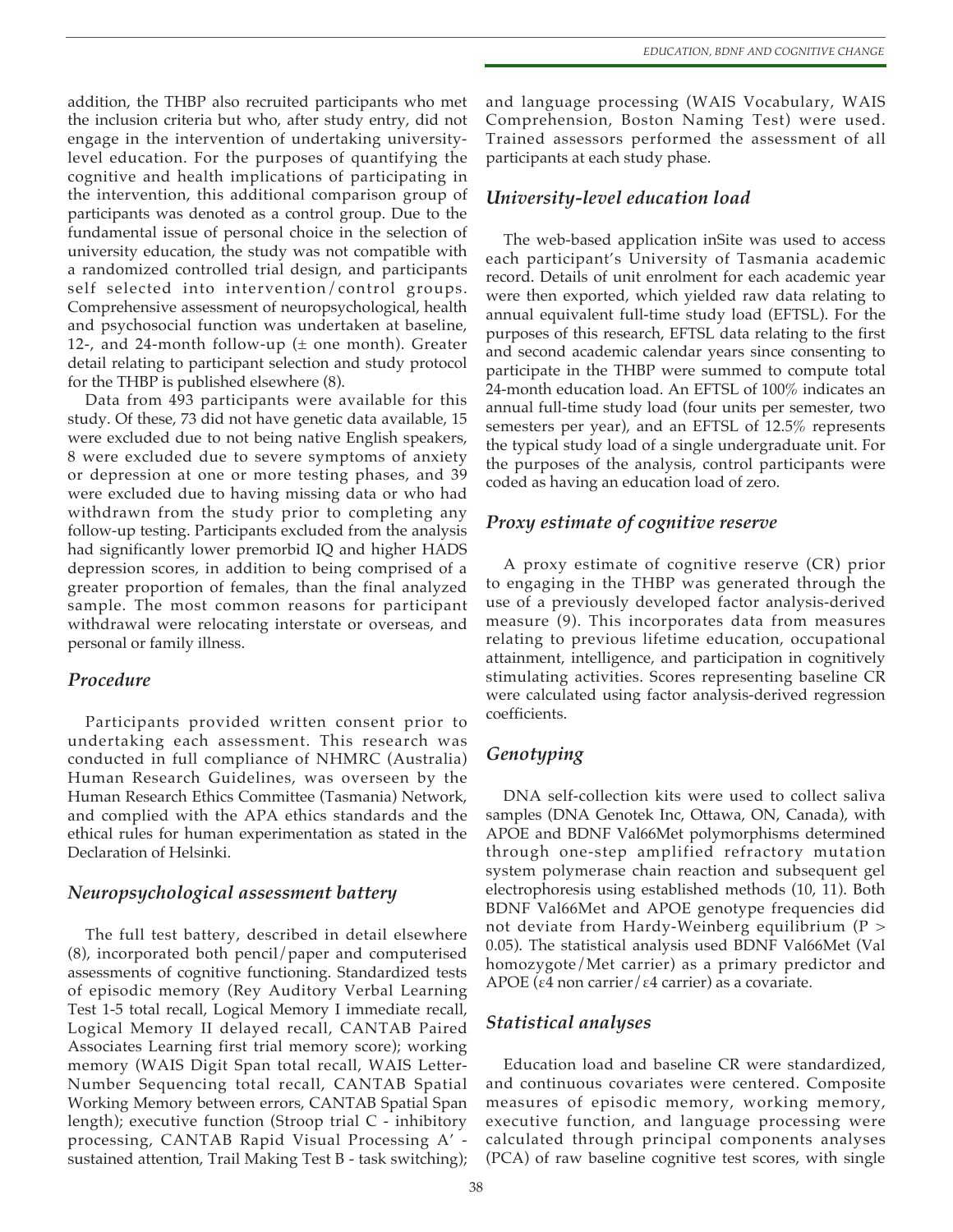| Table 1. Baseline demographic and clinical characteristics of study participants |                               |                          |                                         |                          |              |  |  |  |  |  |
|----------------------------------------------------------------------------------|-------------------------------|--------------------------|-----------------------------------------|--------------------------|--------------|--|--|--|--|--|
| Characteristic                                                                   | <b>BDNF Val/Val (N = 238)</b> |                          | <b>BDNF Met+ (<math>N = 120</math>)</b> |                          |              |  |  |  |  |  |
|                                                                                  | Intervention                  | Control                  | Intervention                            | Control                  | $\mathbf{P}$ |  |  |  |  |  |
| Demographic                                                                      |                               |                          |                                         |                          |              |  |  |  |  |  |
| $N(\%)$                                                                          | 178 (75)                      | 60(25)                   | 87 (73)                                 | 33(28)                   |              |  |  |  |  |  |
| Age (years)                                                                      | 60.11(6.83)                   | 62.67(6.34)              | 59.36 (6.55)                            | 62.82(6.33)              | .004         |  |  |  |  |  |
| Female N $(\%)$                                                                  | 116(65)                       | 41(68)                   | 61(70)                                  | 16(49)                   | .154         |  |  |  |  |  |
| WTAR estimated premorbid IQ                                                      | 113.00 (4.98)                 | 112.85 (4.66)            | 112.92 (5.86)                           | 112.73 (3.53)            | .991         |  |  |  |  |  |
| Previous education (years)                                                       | 14.05(2.77)                   | 13.37 (2.67)             | 14.66(2.65)                             | 13.91(2.58)              | .043         |  |  |  |  |  |
| Previous education (range)                                                       | $8 - 23$                      | $7 - 21$                 | $10 - 21$                               | $9 - 18$                 |              |  |  |  |  |  |
| Baseline cognitive reserve (Z score)                                             | $-0.01(1.02)$                 | $-0.19(0.96)$            | 0.15(0.96)                              | $-0.01(1.05)$            | .251         |  |  |  |  |  |
| LEQ total score                                                                  | 102.16 (23.80)                | 102.75 (20.87)           | 104.09 (21.01)                          | 104.30 (25.83)           | .908         |  |  |  |  |  |
| Clinical                                                                         |                               |                          |                                         |                          |              |  |  |  |  |  |
| DRS-2 AEMSS                                                                      | 12.10(2.00)                   | 11.98(2.13)              | 11.99(2.00)                             | 11.70(2.27)              | .767         |  |  |  |  |  |
| HADS anxiety (raw)                                                               | 5.04(3.05)                    | 5.72(2.79)               | 4.83(2.54)                              | 5.18(2.76)               | .301         |  |  |  |  |  |
| HADS depression (raw)                                                            | 2.27(2.29)                    | 2.60(2.11)               | 2.08(1.77)                              | 3.09(2.48)               | .102         |  |  |  |  |  |
| High blood pressure N $(\%)$                                                     | 37(21)                        | 14(23)                   | 20(23)                                  | 9(27)                    | .858         |  |  |  |  |  |
| High cholesterol N $(\%)$                                                        | 32(18)                        | 16(27)                   | 16(18)                                  | 8(24)                    | .454         |  |  |  |  |  |
| University education                                                             |                               |                          |                                         |                          |              |  |  |  |  |  |
| 24-month education load (EFTSL)                                                  | 94.70 (63.64)                 |                          | 90.16 (56.46)                           |                          | .572         |  |  |  |  |  |
| Faculty of arts enrolment $(\%)$                                                 | 45                            | $\overline{\phantom{a}}$ | 50                                      | $\overline{\phantom{a}}$ |              |  |  |  |  |  |
| Faculty of science enrolment (%)                                                 | 15                            |                          | 13                                      |                          |              |  |  |  |  |  |
| Other faculty enrolment $(\%)$                                                   | 40                            |                          | 37                                      |                          |              |  |  |  |  |  |

| Table 1. Baseline demographic and clinical characteristics of study participants |  |  |  |
|----------------------------------------------------------------------------------|--|--|--|
|                                                                                  |  |  |  |

Abbreviations: THBP, Tasmanian Healthy Brain Project; WTAR, Wechsler Test of Adult Reading; LEQ, Lifetime of Experiences Questionnaire; EFTSL, equivalent full time study load; DRS-2 AEMSS, age- and education-corrected Mayo Older American Normative Studies (MOANS) scaled score; HADS, Hospital Anxiety and Depression Scale. Note: data represented are mean values (SD) for continuous variables and proportions for categorical variables. High blood pressure and high cholesterol were determined via self-report.

components retained to represent each cognitive domain: baseline composite scores were generated from the PCA through the use of standardized regression coefficients; composite scores for subsequent time points (12-, 24-month follow-up) were calculated by multiplying baseline-referenced cognitive test Z scores by the component score coefficients determined through the baseline PCA. Prior to PCA, individual cognitive tests with skewed distributions were adjusted using Log10 transformations. Scores within the executive function domain were inverted so that higher scores represented better performance.

The main analyses computed a series of pre-specified linear mixed-effects models (LMM) that assessed whether education load (Z score) was associated with change in cognitive domain scores across a 24-month period, and whether the BDNF Val66Met polymorphism influenced any effect of education load on cognitive change. Fixed effects of education load, time, BDNF Val66Met, education load x time, BDNF Val66Met x time, education load x BDNF Val66Met, and education load x BDNF Val66Met x time were included in each model. To determine whether any predictive effects of education load were independent of previous history of engagement in activities related to CR, baseline CR (with interactions) was also included as a fixed effect. Covariates of baseline age, gender, APOE genotype, and baseline symptoms of anxiety and depression were included in each model. Participant intercept was included as a random effect. All models were fitted separately for each cognitive domain using an autoregressive repeated covariance type and missing data were handled through the use of maximum likelihood estimation. Education load was treated as a continuous variable in all statistical analyses, but was categorized into education load tertiles in order to visualize any continuous education load x time interactions. Due to the exploratory nature of the study, statistical significance was determined at an alpha level of 0.05, and corrections for multiple testing were not computed. Four linear mixed-effects models were fitted in total, one for each cognitive outcome, and Cohen's d statistics and confidence intervals were calculated to assess the potential clinical relevance and precision of findings. All statistical analyses were conducted using IBM SPSS Statistics v21.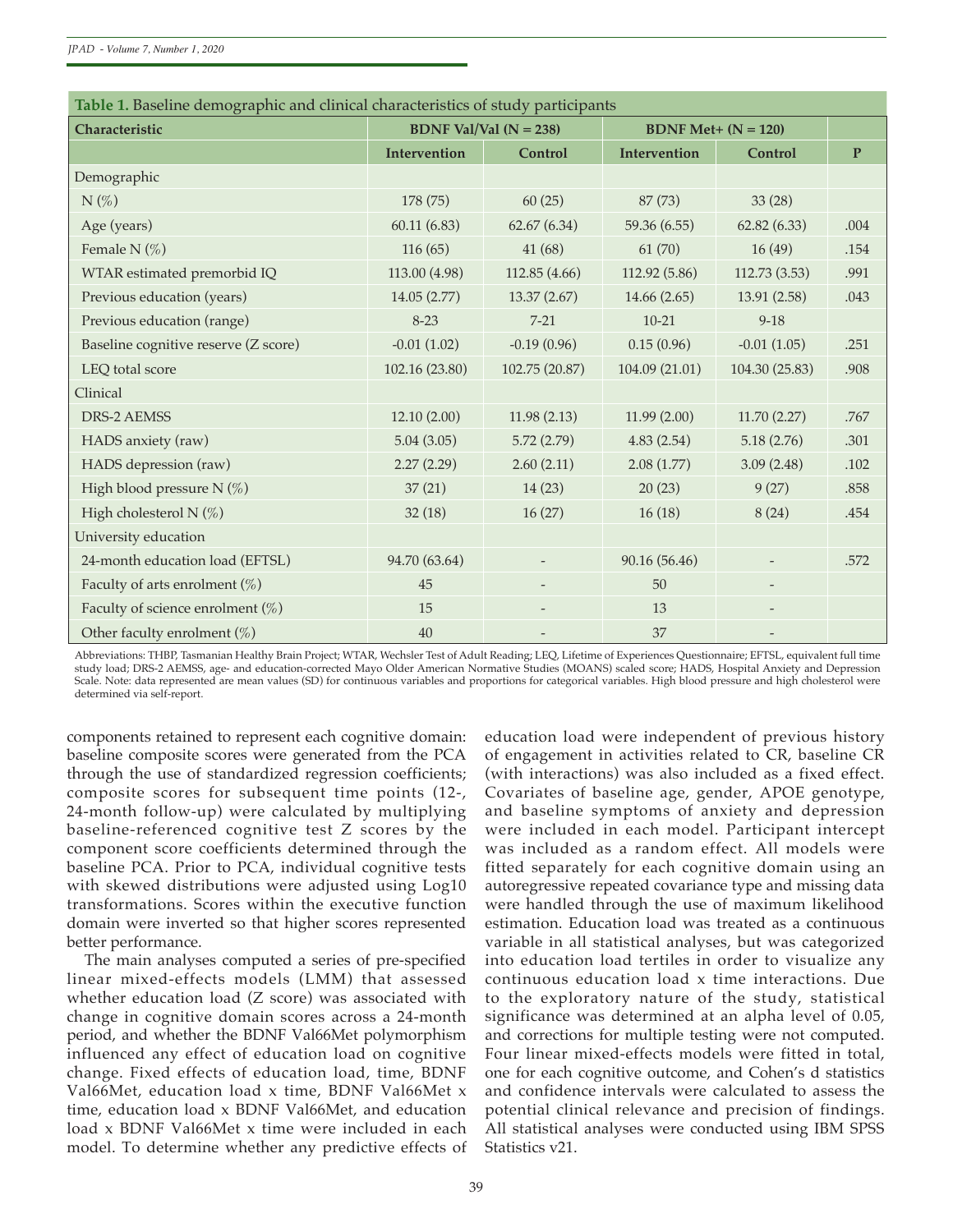

#### **Figure 1.** Mean estimated 24-month language processing performance (95% confidence interval), education load and BDNF Val66Met

Performance for the language processing domain was estimated by linear mixed-effects models that included covariates of baseline age, gender, baseline symptoms of depression and anxiety, and APOE genotype. Results indicated that language processing performance improved in conjunction with an increasing education load in BDNF Met carriers, but not in BDNF Val homozygotes. Education load was treated as a continuous variable in all statistical analyses, but was categorized into tertiles in order to visualize the continuous education load x time interaction. Here, trajectories are stratified by education load tertile groups and presented alongside control participants (no education) separately for BDNF Val homozygotes ( $N = 238$ ) and BDNF Met carriers ( $N = 120$ ).

#### **Results**

Complete neuropsychological, covariate, and education load data were available for 358 participants at baseline, 314 participants at 12-month follow-up (88% of baseline sample), and 328 participants at 24-month follow-up (92% of baseline sample). This study included 682 person-years of follow-up data, and participants had an average follow-up time of 22.9 months. Characteristics of the final sample at baseline are presented in Table 1. On average, participants had a greater than high school education level, had above-average premorbid intelligence, and were mostly female. Sixty seven percent of participants were BDNF Val homozygotes and 33% were BDNF Met carriers, which is an allele frequency that is similar to that observed in other unrelated cohorts (6, 7). The intervention group was younger than the control group, and intervention/Met carriers reported more years of previous education than control/Val homozygotes. These differences in baseline characteristics, which could confound the relationship between education load and cognitive change, were accounted for in all statistical analyses by including age and an estimate of baseline CR as covariates. On average, intervention participants completed the equivalent of a

full time study load, although completed across a twoyear period, in courses predominantly within the faculty of arts.

LMMs identified multiple significant effects of the predictors. Performance in episodic memory, working memory, executive function and language processing increased across the follow-up time points ( $P < .001$ ,  $P$  $= .011$ ,  $P < .001$  and  $P = .002$ , respectively), and was also higher in accordance with higher baseline CR ( $P = .018$ , P  $<$  .001, P  $<$  .001, P  $<$  .001, respectively). Education load x time was not significantly associated with performance in any cognitive domain ( $P > .05$ ), although a non-significant positive association was detected in language processing  $(P = .064, Cohen's d = 0.20)$ , indicating improving language processing performance in accordance with an increasing education load. A significant effect of education load x time x BDNF Val66Met was also present in language processing ( $P = .026$ ), which indicated that the association of education load and change in language processing performance was moderated by BDNF Val66Met (Figure 1). Here, a positive association of education load and change in performance was present in BDNF Met carriers (estimate = 0.089; 95% CI  $= 0.018$ , 0.159; Cohen's d  $= 0.27$ ) but absent in BDNF Val homozygotes (estimate =  $-0.008$ ; 95% CI =  $-0.093$ , 0.077; Cohen's  $d = 0.04$ ), demonstrating that language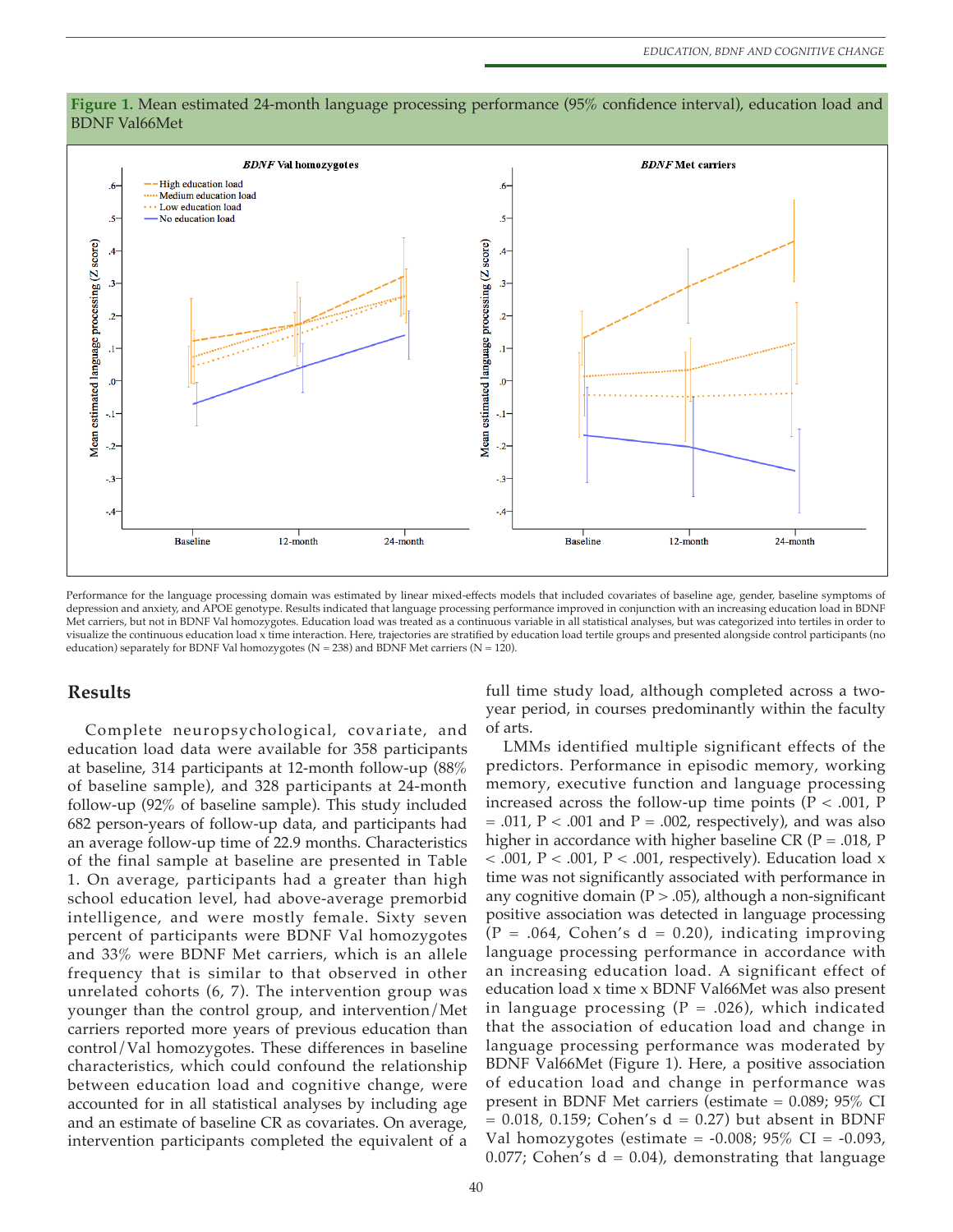processing performance improved in conjunction with an increasing education load in BDNF Met carriers, but not in BDNF Val homozygotes. BDNF Val66Met did not significantly interact with education load to affect the rate of change in other cognitive domains  $(P > .05)$ ; full results available in Supplementary Table).

# **Discussion**

This study investigated the cognitive outcomes of engaging in an intervention of university-level education across 24 months in healthy aged participants in the Tasmanian Healthy Brain Project (THBP). Our main finding was that the BDNF Val66Met polymorphism affected whether or not level of engagement in university education was linked to change in language processing performance. Specifically, we observed greater engagement in education to result in increasing performance in language processing in BDNF Met carriers, but no association of education load and change in language processing was observed in BDNF Val homozygotes. The size of the effect for both the BDNF Val66Met moderation and for the association of education load in BDNF Met carriers was within the small range. No effects of the education intervention, independently or by interaction with BDNF Val66Met, were identified in the other cognitive domains of episodic memory, working memory, and executive function. Overall, these findings suggest that formal education in later life may improve crystallized rather than fluid cognitive abilities in a considerable proportion of the population (i.e., BDNF Met carriers).

BDNF Val66Met was investigated because of its impact on brain plasticity (5), and we have recently shown BDNF Val66Met to interact with existing cognitive reserve (i.e. level of cognitive reserve at the baseline THBP assessment) to affect rate of later-life change in executive function (12). The present study, however, investigated whether or not the BDNF Val66Met polymorphism interacts with future activities that increase cognitive reserve, namely, engagement in university-level education. This association has previously been investigated and the BDNF Val66Met polymorphism was not shown to affect the 48-month cognitive outcomes of the THBP intervention when intervention and control participants were compared, overall (13). Notably, when taking into account the substantial variance in level of engagement with the education intervention (i.e., education load), the present study found a significant effect of the polymorphism. Here, the language processing trajectories of Met carriers were significantly related to education load, with each additional standard deviation of education undertaken across 24 months resulting in an annual improvement of 0.09 standard deviations in performance (Figure 1). In contrast, education load did not affect the rate of change in language processing in BDNF Val homozygotes. This

set of results indicates that engaging in activities that build cognitive reserve throughout adulthood exerts a more generalized effect to later-life cognitive ability (i.e. executive functioning), but that education undertaken during a later phase of life may result in cognitive changes that are primarily limited to language-related function.

Whether the identified small positive effect of university-level education in BDNF Met carriers accompanies a relative lowering of dementia risk is unknown. However, a consistent finding from previous research is that higher lifetime educational attainment is associated with a lower risk of dementia (2), an effect often explained through the heightened resilience of brain networks indicative of higher cognitive reserve. In order for plasticity to be stimulated within brain networks, it has been proposed that prolonged engagement in a cognitively challenging task is required (14) – a requirement that at least 12 months of university-level education may satisfy. On the other hand, positive effects solely within language processing are likely insufficient to protect against the global cognitive and functional decline seen in dementia. Indeed, in neither BDNF Val homozygotes nor BDNF Met carriers were positive effects of the education intervention observed in relation to the fluid executive and memory cognitive domains. This might reduce the immediate relevance of the present findings to preventing age-related cognitive decline. However, whether or not longer exposure to universitylevel education, beyond the 24 months of follow-up that were included in the present study, results in broader cognitive benefits within fluid cognitive domains is not yet known.

In terms of mechanism, it is plausible that higher education loads in BDNF Met carriers exerted a positive effect on those brain networks that underlie language processing, in turn possibly increasing cognitive reserve. At another level, better language processing performance may represent a basic increase in didactically acquired knowledge, given that the measurement tools that comprised the language domain primarily assess word knowledge and capacity to explain simple and abstract ideas to others. It is interesting that this effect was not restricted or influenced by past level of cognitive reserve; the cognitive benefits of further education in Met carriers were not dissimilar between those who had higher or lower pre-existing cognitive reserve, further emphasizing the generic benefits of education to these carriers. The present sample, however, would have had higher existing cognitive reserve than the general population, and cognitive stimulation-based interventions similar to that employed here likely lead to greater cognitive benefits in those individuals who have lower levels of cognitive functioning (15).

The present study has a number of limitations that should be acknowledged. First, due to the exploratory nature of the statistical analyses (i.e. no pre-specified